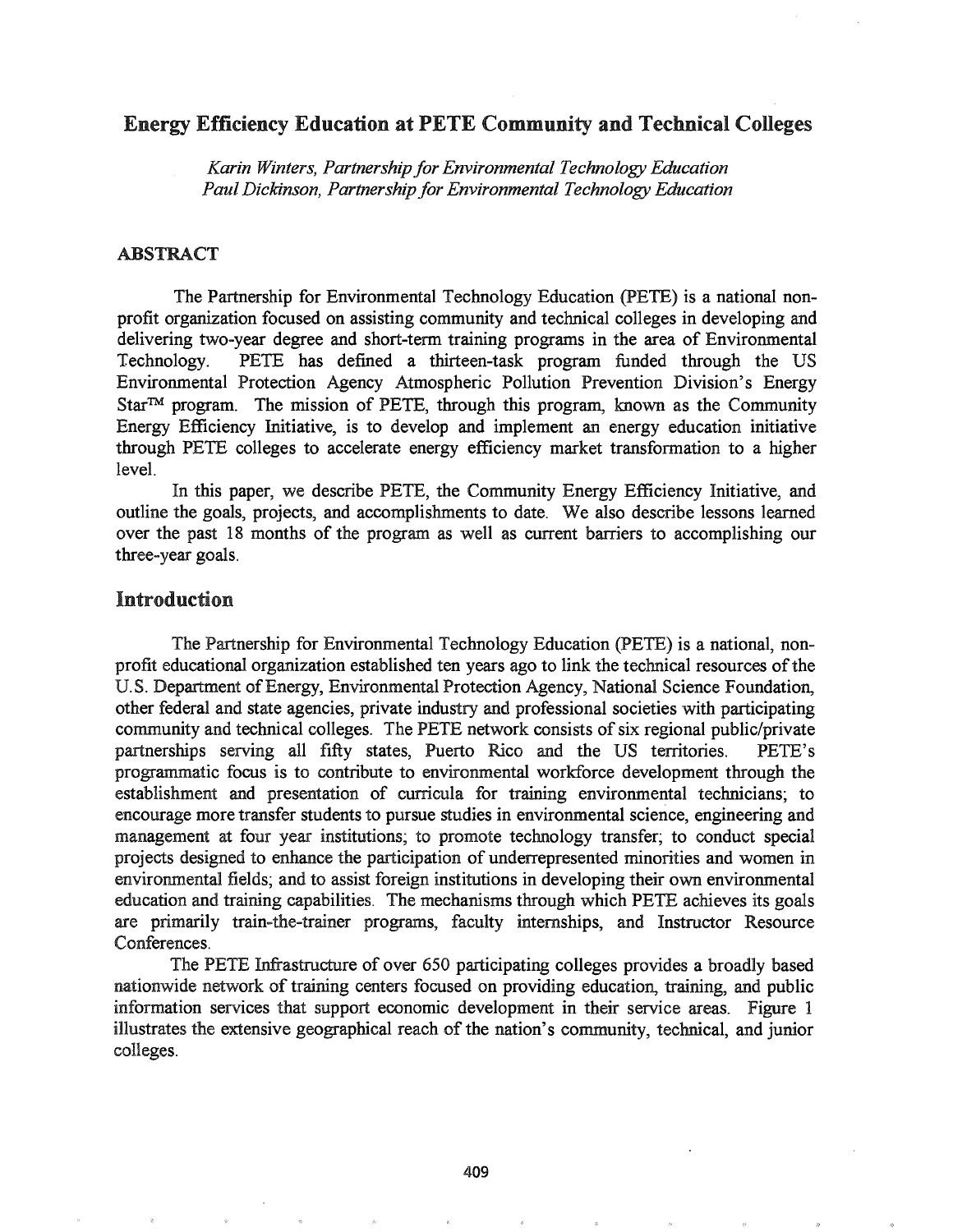

Figure 1. Community, Technical, and Junior college members of the American Association of Community Colleges (from AACC)

PETE has developed and implemented a variety of high quality faculty training and community outreach projects such as faculty professional development workshops, regional conferences and workshop-seminar series, environmental technology curriculum development, and community small-business training programs (Table 1).

# Community Energy Efficiency Initiative

PETE has designed, with the input of EPA and a Technical Advisory Group, an initiative that will result in the establishment of a network of energy efficiency colleges with faculty trained to conduct workshops for commercial/industrial businesses and associated providers in their service areas. A national assessment of existing energy efficiency programs was conducted in 1997 of the nation's community and technical colleges to help frame the PETE Community Energy Efficiency Initiative and identify existing instructional materials. The survey revealed that formalized training in the area of energy efficiency at community and technical colleges is minimal. However, many colleges and their advisory boards have identified energy efficiency training as one of the top areas into which they need to expand. Almost two-thirds of respondents to the survey indicated an interest in developing and offering workshops to the business community. More than half indicated an interest in developing and offering degree programs and classes in this field. Under a \$600K grant through US EPA's Atmospheric Pollution Prevention Division, Energy Star™ Program, we have created a thirteen-project program to accelerate energy efficiency market transformation to a higher level (Table 2).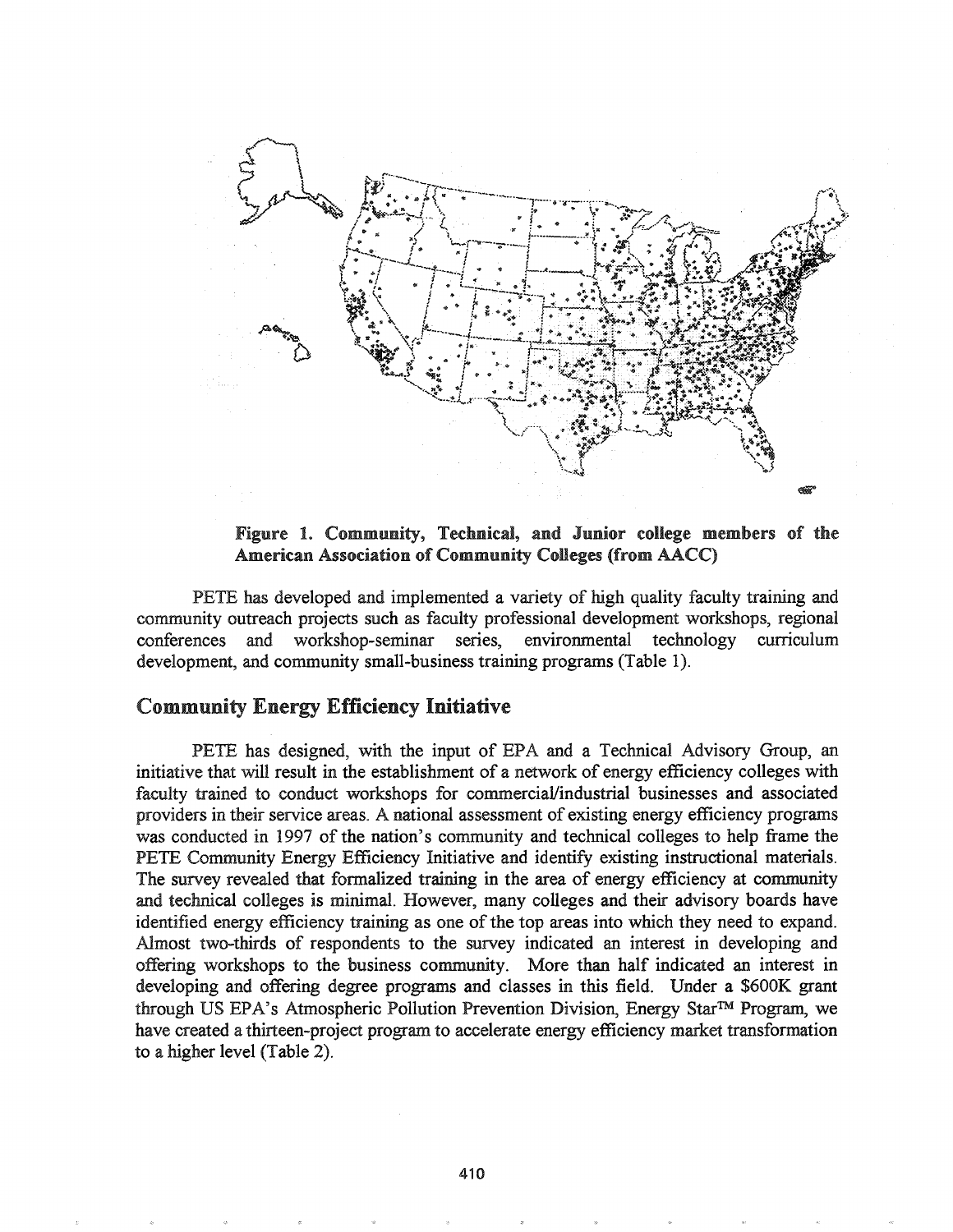# Table 1. Current PETE Training Programs

Programs for Faculty at Two-Year and Community Colleges

- Regional Conferences and Workshops: Provide regular networking and short-term training opportunities for college faculty. (Over 700 faculty participants in 1998)
- DACUM (Developing A CurriculUM) Train-the-Trainer Workshops: Designed to train a cadre of PETE member college instructors in curriculum development focused on'competency-based programs.
- ATEEC (Advanced Technology Environmental Education Center) Summer Fellows Program: Thirty science, math, technology education, and environmental technology instructors from high schools and community colleges nationwide are selected to guide ATEEC in issues and activities related to improving and evaluating environmental technology curricula. (32 faculty in 1998)
- Faculty Associates in Science and Technology (FAST) Program: Provides community college faculty internship opportunities in government and private sector environmentally related positions during summer and inter-term recess periods. (98 faculty placed 1997-98)
- Pollution Prevention in Chemistry Instruction: Training PETE college instructors in the utilization of Small-Scale and Microscale methods for chemistry instruction. (134 faculty trained in 1997-98)

Programs for the Community

- 411) ISO 14000: Environmental management systems courses targeting small- and medium-sized businesses.
- Environmental Jobs Training Consortium: Project to educate and train persons of underrepresented groups for employment in the environmental services industry.
- Automotive Service Industry Environmental Training Program: Training program to promote pollution prevention and enhance the environmental compliance of auto repair, body and paint shops, and dealerships.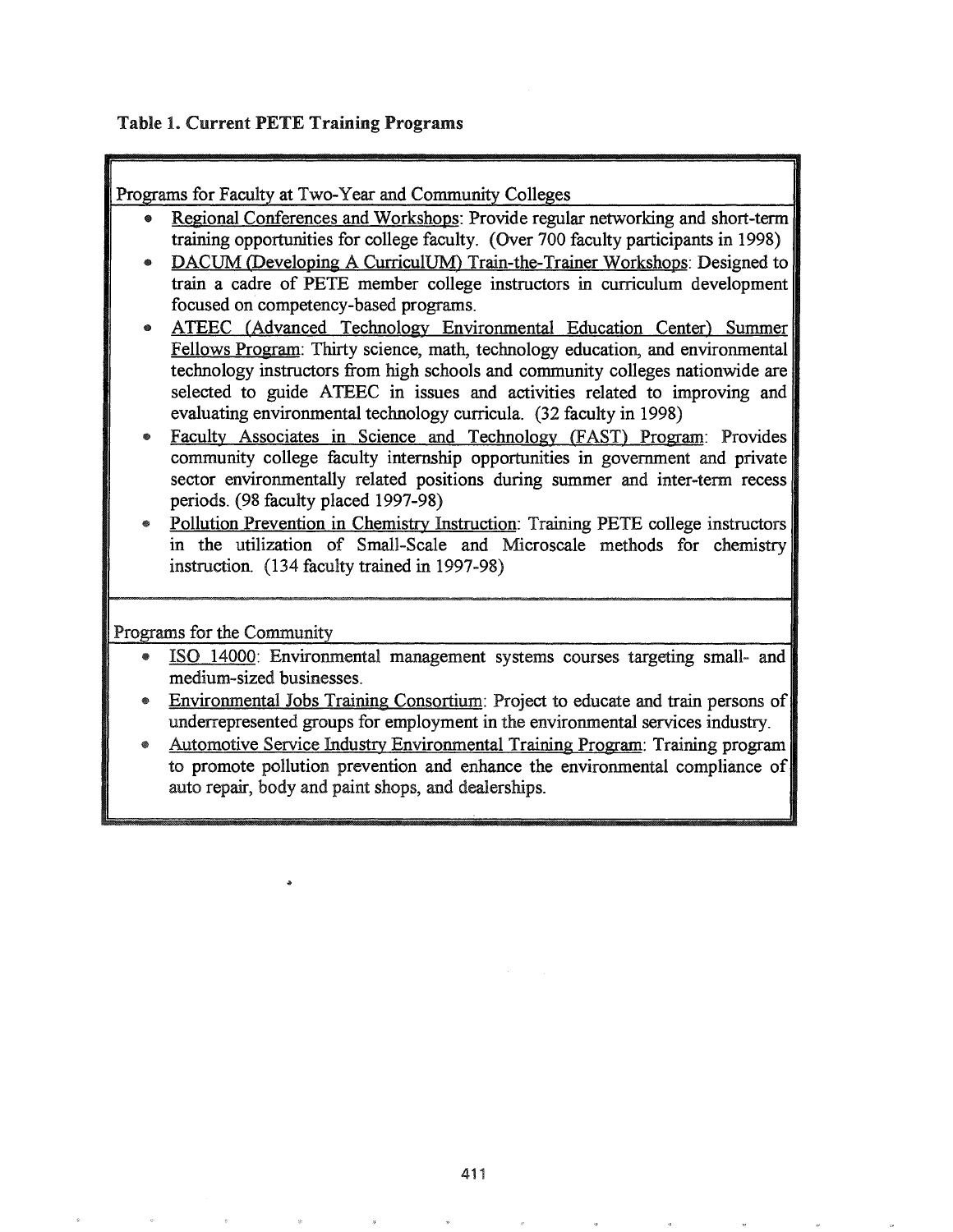# Table 2. PETE Community Energy Efficiency Initiative Goals and Projects

Goal  $1. -$  To identify existing energy efficiency programs as well as education, training, certification and curriculum needs and define appropriate roles for community and technical colleges in meeting these needs.

- PROJECT 1: National Energy Management Education and Training Strategy
- PROJECT 2: National Energy Management Certification Program
- PROJECT 3: National Assessment of Energy Efficiency Programs

Goal 2. - Establish a college training network in all six PETE regions to deliver energy efficiency services and develop accompanying curricula.

- PROJECT 4: Building Know-How Tech Sessions
- PROJECT 5: Community Energy Efficiency Training Centers
- PROJECT 6: Energy Efficiency Workshops
- PROJECT 7: In-Facility Energy Assessments
- 4» PROJECT 8: Green Campus Initiative
- PROJECT 9: Energy Efficient Homes Project
- PROJECT 10: Public Outreach/Distance Learning

Goal  $3.$  — Leverage limited resources for maximum programmatic impact by establishing strategic partnerships to reach the commercial/industrial business sector and make beneficial use of existing PETE programs and resources.

- **PROJECT 11: National Strategic Partnerships**
- PROJECT 12: International Strategic Partnerships
- PROJECT 13: Strategic Plan Development and Update

# Project Descriptions/Accomplishments

A description of each of the thirteen projects PETE has designed under the CEEI is included below, along with a brief description of accomplishments by project.

# Project 1: National Energy Management Education and Training Strategy

PETE will support the development of energy management programs at community and technical colleges through the establishment of an infrastructure for Energy Efficiency Workforce Development. The project will identify existing programs and determine the necessary steps to broaden and expand a national Energy Management Education Strategy at colleges throughout the country. As well as promoting the development of a two-year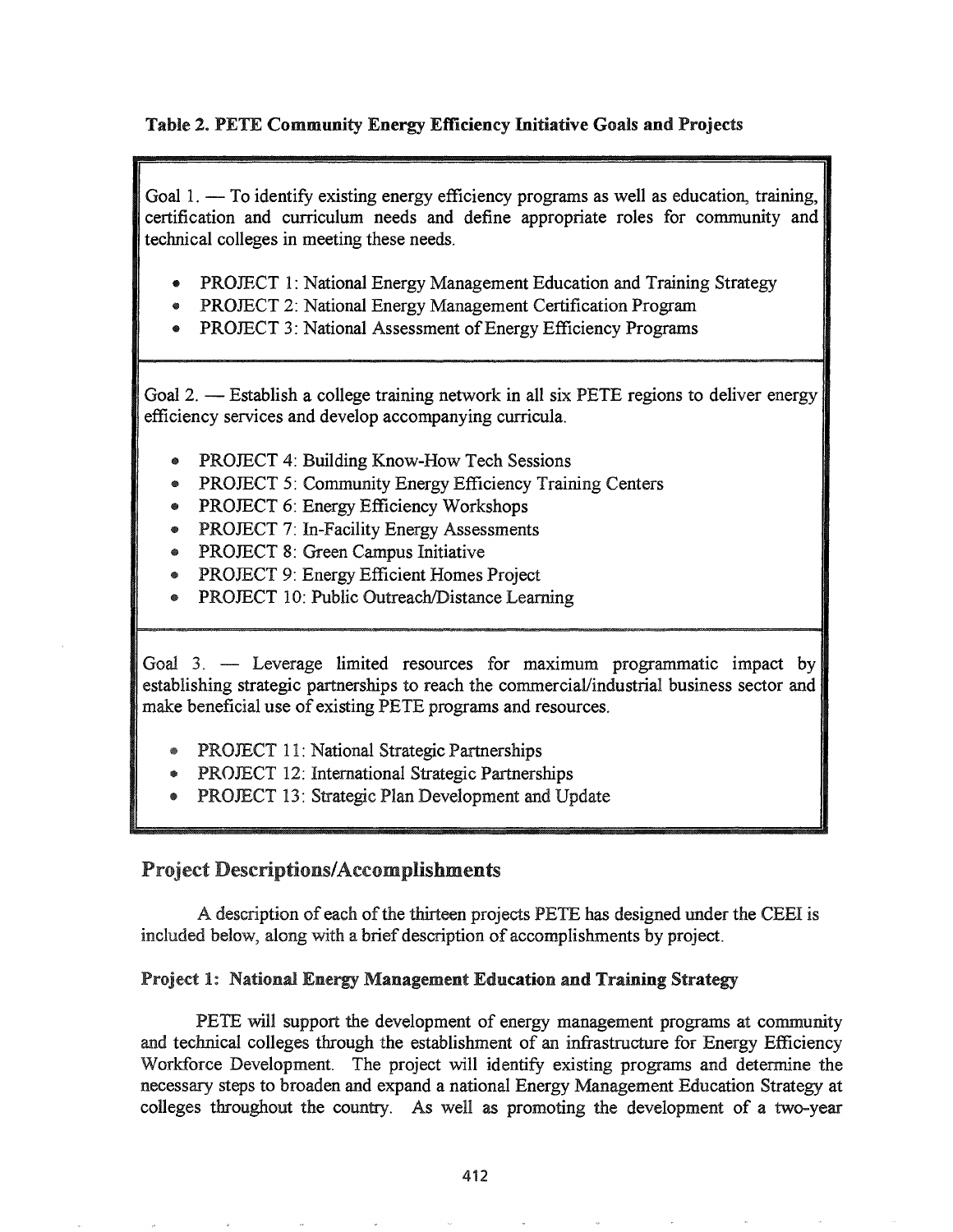Energy Management Technician degree program, the project will also encourage the inclusion of energy efficiency subjects in applicable existing curriculum.

Accomplishments. We have introduced Energy Star™ and energy efficiency to the PETE network through literature and survey distribution to over 1,000 community and technical colleges nationwide, and presented information at the six regional conferences to over 700 faculty attendees. PETE has also compiled, reported and distributed survey results detailing the need for Energy Efficiency education nationwide (Table 3).

|  |  |  |  |  |  |  | Table 3. 1997 Survey of U.S. Two-Year Colleges |
|--|--|--|--|--|--|--|------------------------------------------------|
|--|--|--|--|--|--|--|------------------------------------------------|

|                        | Colleges                                       | Percent |
|------------------------|------------------------------------------------|---------|
|                        | With degree programs in energy efficiency or   | $2\%$   |
|                        | energy management                              |         |
|                        | Offering energy efficiency classes             | 26%     |
|                        | Incorporating energy efficiency in curricula   | 31%     |
| ۰                      | Offering energy efficiency workshops for       | 6%      |
|                        | businesses                                     |         |
| ۰                      | Offering energy assessments                    | $2\%$   |
| Colleges interested in |                                                |         |
| ◈                      | Degree programs in energy efficiency or energy | 56%     |
|                        | management                                     |         |
|                        | Offering energy efficiency classes             | 60%     |
| ۰                      | Integrating energy efficiency modules in their | 63%     |
|                        | curricula                                      |         |
|                        | Non-credit workshops for businesses            | 68%     |

PETE has had preliminary planning meetings with the Advanced Technology Environmental Education Center (ATEEC) to coordinate the development of a two-year Energy Management Technician degree curriculum. With continued funding, we expect the development of curriculum, as well as a college administrator's guidebook, to begin this year.

#### Project 2: National Energy Management Certification Program

PETE will design and begin the development of a nationally validated certification program focused on Energy Management Technicians, including marketing the availability of certified technicians. We expect to address this need through forming a partnership with an existing organization already offering certifications in the energy field.

Accomplishments. This program has been delayed due to funding constraints, however a similar program is under development separately at Lane Community College in Eugene, OR.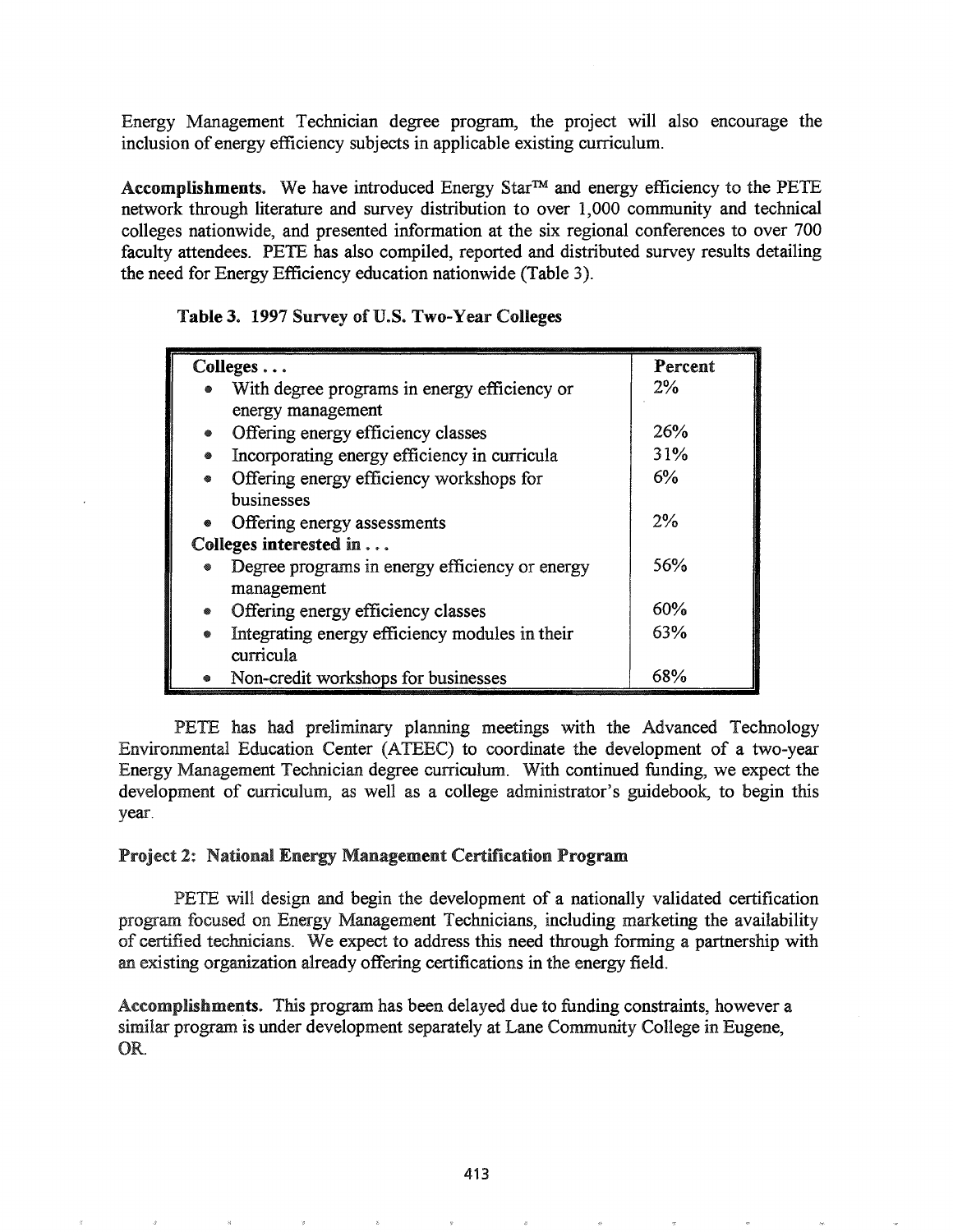#### Project 3: National Assessment of Energy Efficiency Programs

The six PETE Regions will conduct an assessment of existing energy efficiency programs targeting to the business sectors in their respective regions. This snapshot assessment will identify existing programs, as well as materials used by utilities as a starting point to determine the focus of the PETE-EPA Community Energy Efficiency Initiative.

Accomplishments. In 1998, the six PETE regions disseminated an assessment tool to over 4000 utilities nationwide to determine existing energy efficiency resources and programs targeting businesses. Based on the results from this survey, we determined that most (65%) of the nation's utilities offer some type of Demand Side Management (DSM) program. Given the current pulse of change in the industry under restructuring or deregulation, it is uncertain how long most DSM programs will remain in place. Additionally, the number of DSM programs varies strongly by region, with numbers in the North East and North West much higher than in the South East or Central part of the country. PETE also determined that a large gap exists in public training about energy efficiency (nationally only 34% of respondents offer public training, most on the residential side), a need that the colleges can fill. The assessment also indicated that over 65% of respondents would be interested in hiring technicians with two-year degrees in energy efficiency or energy management. As deregulation affects more of the country, we will monitor the change in DSM programs to determine what additional role colleges may play in the energy efficiency marketplace.

#### Project 4: Building Know-How Tech Sessions

The PETE network will host Building Know-How Tech Sessions delivered by US EPA to its Energy Star™ Building Partners.

Accomplishments. One Building Know-How Tech Session was hosted at South Seattle Community College in 1998.

## Project 5: Community Energy Efficiency Training Centers

Each of the six PETE regions will select one college to form the Community Energy Efficiency Pilot College Network. Two faculty from each pilot college will attend a training session delivered by EPA. This pilot college network will field test training materials during FY 1998 and will continue to deliver workshops as Community Energy Efficiency Training Centers in FY 1999. An additional 30 colleges nationally will be selected to expand the network.

Accomplishments. With help from EPA and its contractors, a one-week pilot Train-the-Trainer workshop was developed, finalized, coordinated, and delivered in Catonsville, MD in May, 1998 to enable pilot colleges (Table 4) to become Community Energy Efficiency Training Centers (CEETC). Workshop topics included Energy Star Programs, Energy Analysis 101, Deregulation, Energy Technology, Audit Software/Hardware, Hands-on Energy Audit, Audit Analysis and Marketing Energy Efficiency. Upon delivery, we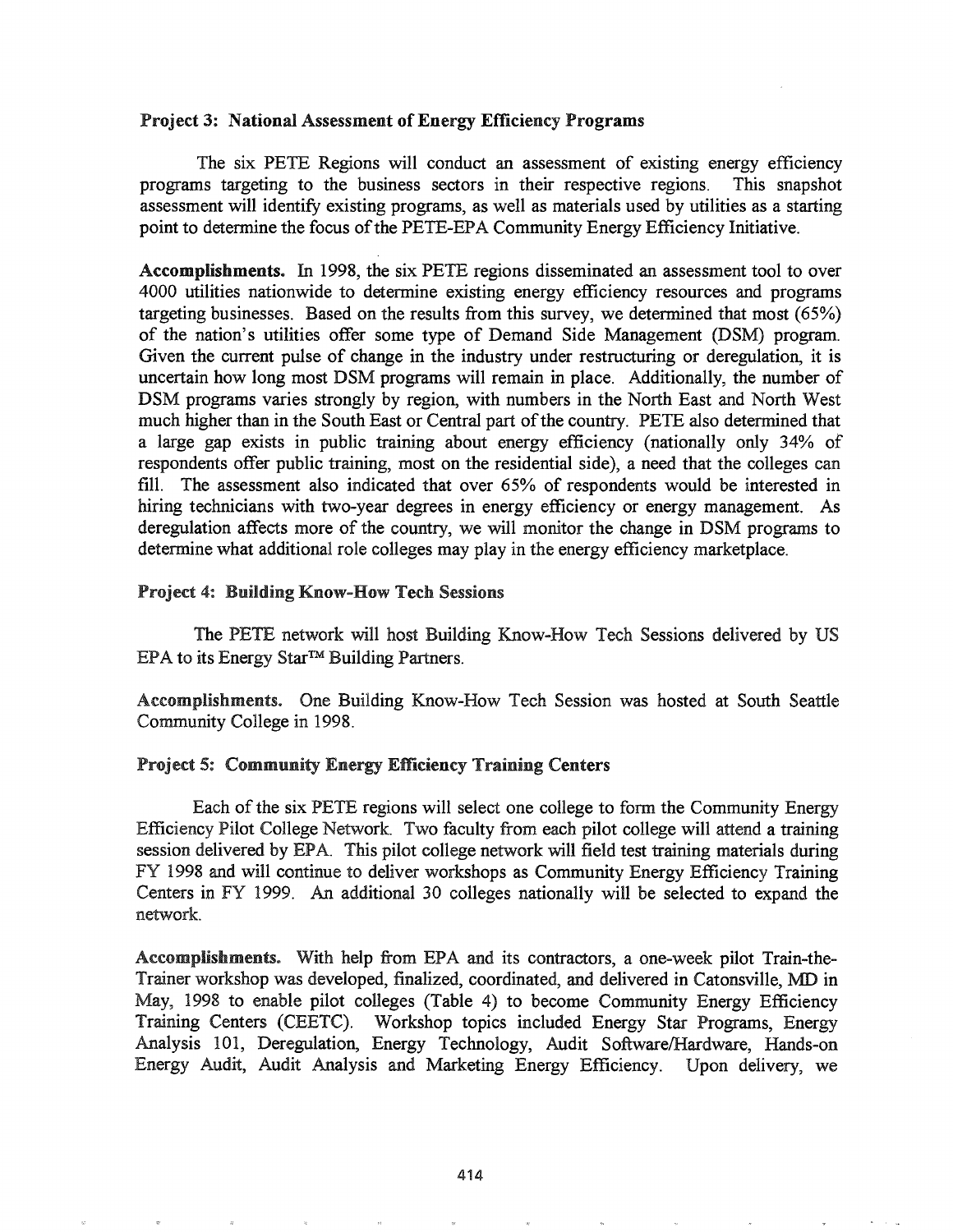reviewed workshop evaluations and developed the plan and training schedule for expanding the CEETC network and delivering additional training to pilot colleges.

| College                                            | <b>State</b> |
|----------------------------------------------------|--------------|
| Cameron University                                 | OK           |
| Casper College                                     | WY           |
| Community College of Baltimore County, Catonsville | MD           |
| Cuyahoga Community College                         | <b>OH</b>    |
| Lane Community College                             | <b>OR</b>    |
| <b>Owens Community College</b>                     | <b>OH</b>    |
| Paradise Valley Community College                  | AZ           |
| University of Puerto Rico, Aguadilla               | PR           |
| and Volunteer State Community College              | TN           |

Table 4. Community Energy Efficiency Training Centers, FY 1998

Training was re-designed by EPA contractors and two community college instructors, Roger Ebbage, Coordinator of the Energy Management Program at Lane Community College and Richard Anderson, Director of the Maryland Energy Institute at Community College of Baltimore County, Catonsville. Training was delivered in February 1999 in Catonsville, MD and Phoenix, AZ to two instructors from each of the thirty colleges listed in Table 5. Training topics were as follows: Energy Use - Overview, History, and Approach, The Language of Energy, Building Systems Tour, Operating Standards, Energy and Profit Potential, Understanding your Utility Bill, Basic Systems, Energy Star<sup>™</sup> Five Stages, Energy Survey Work Session, Energy Survey Follow-up, Working with Small Businesses, and Marketing/Coordinating a Program.

#### Project 6: Energy Efficiency Workshops

Trained colleges will deliver at least two Energy Efficiency Workshops for approximately 20 participants from area commercial/industrial businesses during FY 1998 through trained faculty at the Community Energy Efficiency Training Centers.

Accomplishments. The nine pilot colleges delivered workshops August 1998 - January 1999. The FY 1998 Training Centers delivered a total of 16 workshops, reaching over 310 attendees. Evaluations from the workshops were excellent. Comments included; "It is about time someone in this area would present ways to save energy. Thank you for this. I thoroughly enjoyed the seminar."; "Very worthwhile to come to one of these presentations. I would highly recommend this to other small business owners". "One of the best seminars affecting my businesses that I have ever attended. Many thanks for your work and presentation and I will use the info to modernize my businesses." Both the FY 1998 and 1999 Training Centers are scheduled to deliver additional workshops this year. We also hope to receive funding to survey the business workshop attendees to determine whether they have implemented any energy efficiency measures.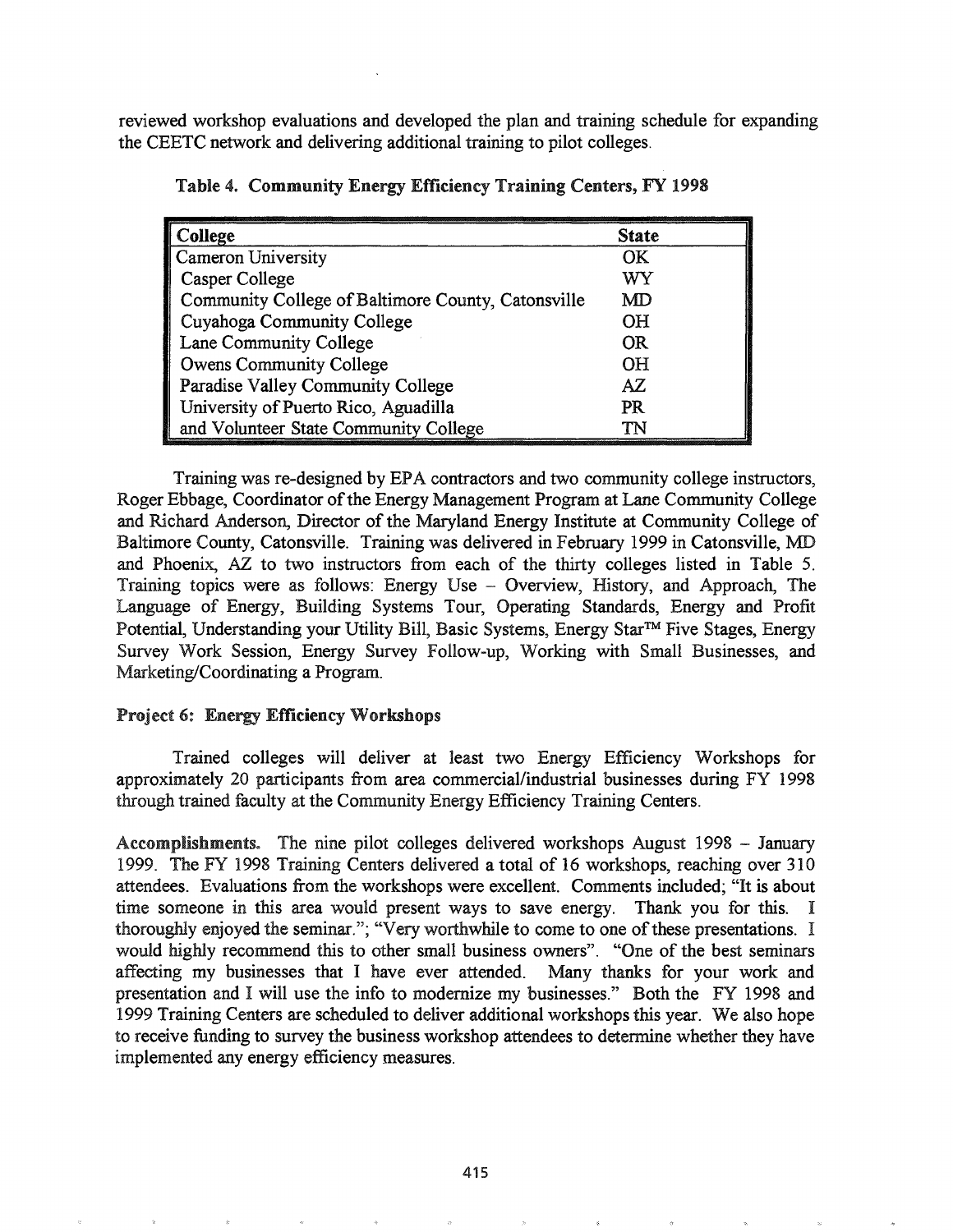| College                                 | <b>State</b>   |
|-----------------------------------------|----------------|
| College of the Menominee Nation         | WI             |
| <b>Ilowa Central Community College</b>  | IA             |
| Milwaukee Area Tech. College            | WI             |
| Missouri Southern State College         | <b>MO</b>      |
| Delaware Technical & Community College  | DE             |
| Harrisburg Area Community College       | PA             |
| Nassau Community College                | NY             |
| Niagara County Community College        | NY             |
| Suffolk County Community College        | NY             |
| Eastern Idaho Technical College         | $\mathbf K$    |
| Fort Berthold Community College         | ND             |
| Klamath Community College               | <b>OR</b>      |
| Lower Columbia College                  | WA             |
| Prince William Sound Community College  | AK             |
| Arkansas State University Mountain Home | AR             |
| Cossatot Technical College              | <b>AR</b>      |
| Delgado Community College               | LA             |
| Front Range Community College           | CO             |
| New Mexico State University at Carlsbad | <b>NM</b>      |
| Nunez Community College                 | LA             |
| Aiken Technical College                 | <b>SC</b>      |
| Forsyth Technical Community College     | NC             |
| Itawamba Community College              | MS             |
| Miami-Dade Community College            | FL             |
| Northwest-Shoals Community College      | AL             |
| York Technical College                  | <b>SC</b>      |
| Dixie College                           | UT             |
| Honolulu Community College              | H <sub>I</sub> |
| Imperial Valley College                 | CA             |
| Shasta College                          | CA             |
| South Central REBRAC (Allan Hancock)    | CA             |

Table 5. Community Energy Efficiency Training Centers, FY 1999

#### Project 7: In-Facility Energy Assessments

In-facility Energy Assessments will be conducted at businesses through trained faculty at Community Energy Efficiency Pilot Colleges to identify and determine ways in which the business can efficiently reduce energy consumption. These assessments will be provided as a service to the community at minimal cost. Eventually assessments may be used as an educational tool for students enrolled in a two-year Energy Management Technician degree program. The program was designed to resemble the Department of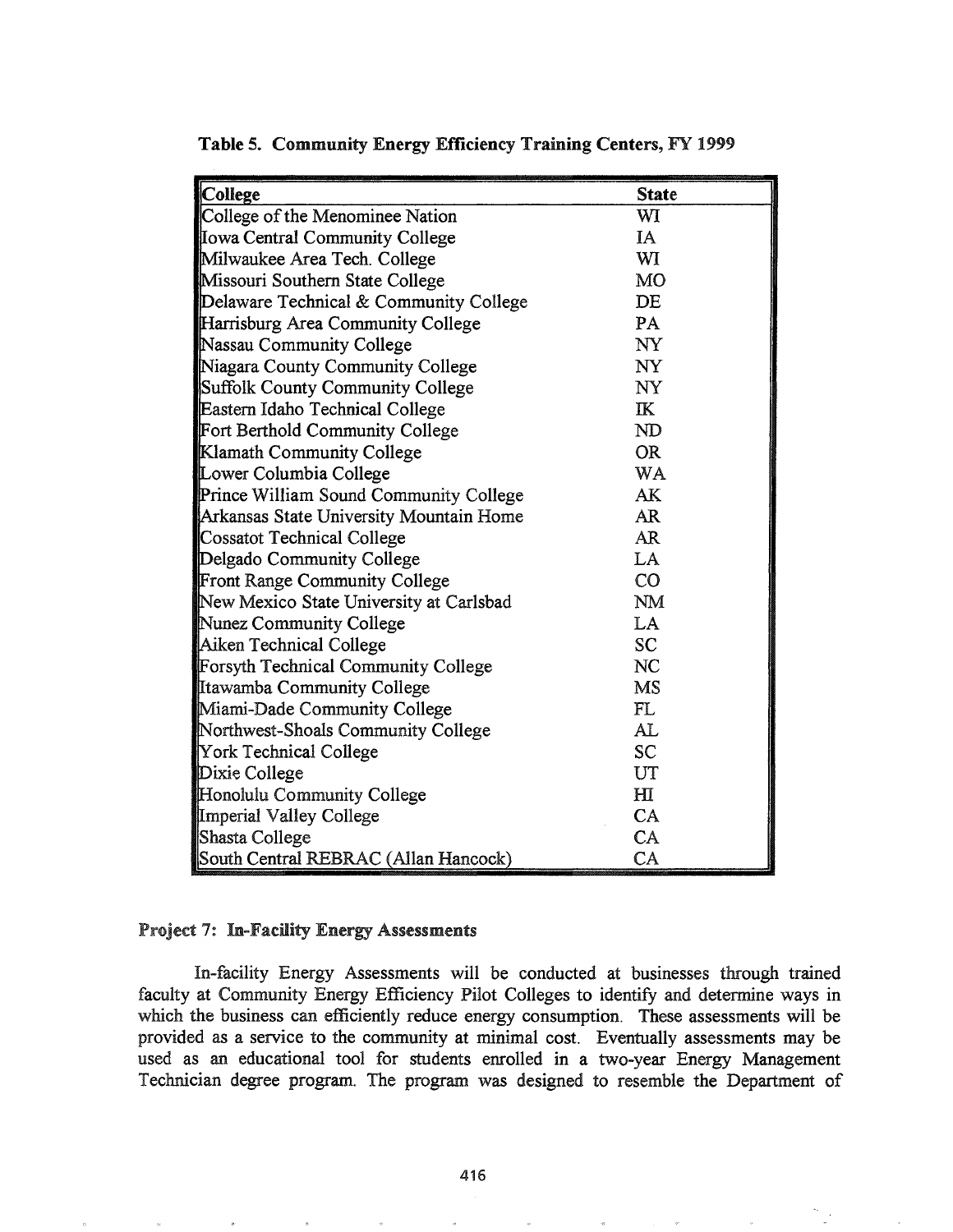Energy's (DOE) Industrial Assessment Center (lAC) program, though targeted to small businesses and with a wider geographic outreach.

Accomplishments. This project has been delayed due to funding constraints. We anticipate developing and delivering additional training for instructors in FY 2000.

## Project 8: "Green Campus" Initiative

PETE will establish a "Green Campus" Initiative to facilitate and accelerate the evolution of the nation's 1,325 Community and Technical Colleges to "green campuses", both in terms of operations and the infusion of environmental content throughout the curriculum. The Initiative will take a systems approach to a college as an institution, by addressing physical plant operations, facilities operating procedures, curriculum content, and other policies, with an emphasis on pollution prevention/waste minimization, environmental compliance, operating efficiency, and improved safety. The multi-dimensional program will be designed to provide information resources and technical assistance to a college transitioning to a "green campus", while promoting a mechanism for the college to sustain its initiative.

Accomplishments. This program has recently received funding and is currently in the planning process under the leadership of Northeast PETE.

#### Project 9: Energy Efficiency Homes Project

An Energy Efficiency Homes Project will be established to facilitate the dissemination of energy efficiency technology for homes to the nation's community and technical colleges. Through a variety of mechanisms, the project will provide community colleges, the building industry and international partners opportunities to be updated on current critical energy efficiency technologies for Homes.

Accomplishments. Southern Maine Technical College has been identified as the pilot college under the Energy Efficient Homes Project and formed an Advisory Council. The council has recommended an energy efficiency building curriculum through a DACuM (Designing a Curriculum) process. The cuniculum is being finalized and plans have begun to expand the program from the pilot college.

## Project 10: Public Outreach/Distance Learning

PETE will examine the feasibility of establishing a national program to develop training modules for delivery through satellite downlinking to PETE colleges. This delivery mechanism for Energy Efficiency training modules will dramatically expand outreach to the business community.

Accomplishments. PETE surveyed and developed a list of colleges interested and available for downlinked programs. Further work on this program has been delayed due to funding constraints.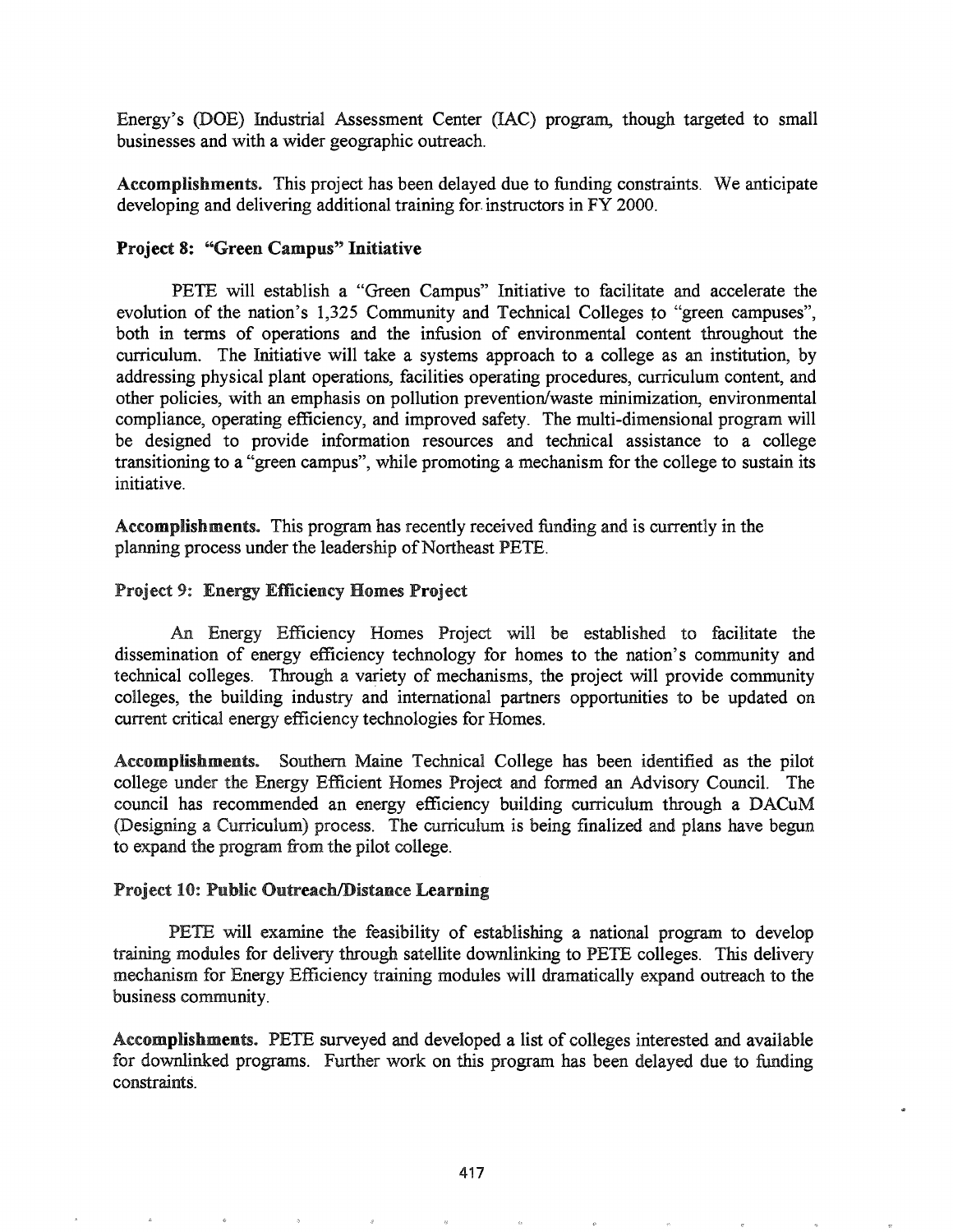#### Project 11: National Strategic Partnerships

Strategic partnerships will be developed with several existing national networks to assist in long-term promotion of the Community Energy Efficiency Initiative to our commercial/industrial business target audience.

Accomplishments. PETE signed a Memorandum of Understanding (MOD) with the Association of Small Business Development Centers (SBDC) to collaborate on mutually beneficial projects, including the Community Energy Efficiency Initiative. Individual colleges have also formed partnerships with such organizations as Public Service Company of Oklahoma, Oklahoma Municipal Power Authority, WY SBDC, ReBuild Toledo, Greater Cleveland Restaurant Association, Portland Gas & Electric, PacifiCorp, Northwest Energy Efficiency Alliance, Northwest Energy Efficiency Council, Phoenix Chamber of Commerce, Arizona Public Service, Arizona Department of Commerce Energy Office, Tennessee Department of Environment and Conservation, Tennessee Environmental Council, and Nashville Electric Service.

#### Project 12: International Strategic Partnerships

PETE will promote the Energy Star methodology of energy efficiency internationally through the development of partnerships and collaborations with government and NGOs in developing countries.

Accomplishments. PETE has been working with the Central European University in Hungary to develop an energy efficiency program proposal. Submittal of this proposal has been delayed until next year.

#### Project 13: Strategic Plan Development and Update

A three-year Strategic Plan for the PETE's Community Energy Efficiency Initiative has been developed, completed, and printed.

# **Lessons Learned**

Through the frrst 18 months of the Community Energy Efficiency Initiative, PETE has learned many lessons in program management. Most of our program resources have been directed towards Projects  $5$  and  $6 -$  establishing training centers and delivering workshops through the colleges. We had originally designed our week-long program to train our faculty to not only deliver awareness workshops to businesses, but also conduct audits or surveys. After our pilot training delivered in May of 1998, we determined that our faculty needed more training and experience in order to conduct on-site energy surveys. Thus, we have dropped that requirement from our program until more funding becomes available to properly train our faculty. We also updated and changed the technical information in the workshops based on evaluations received.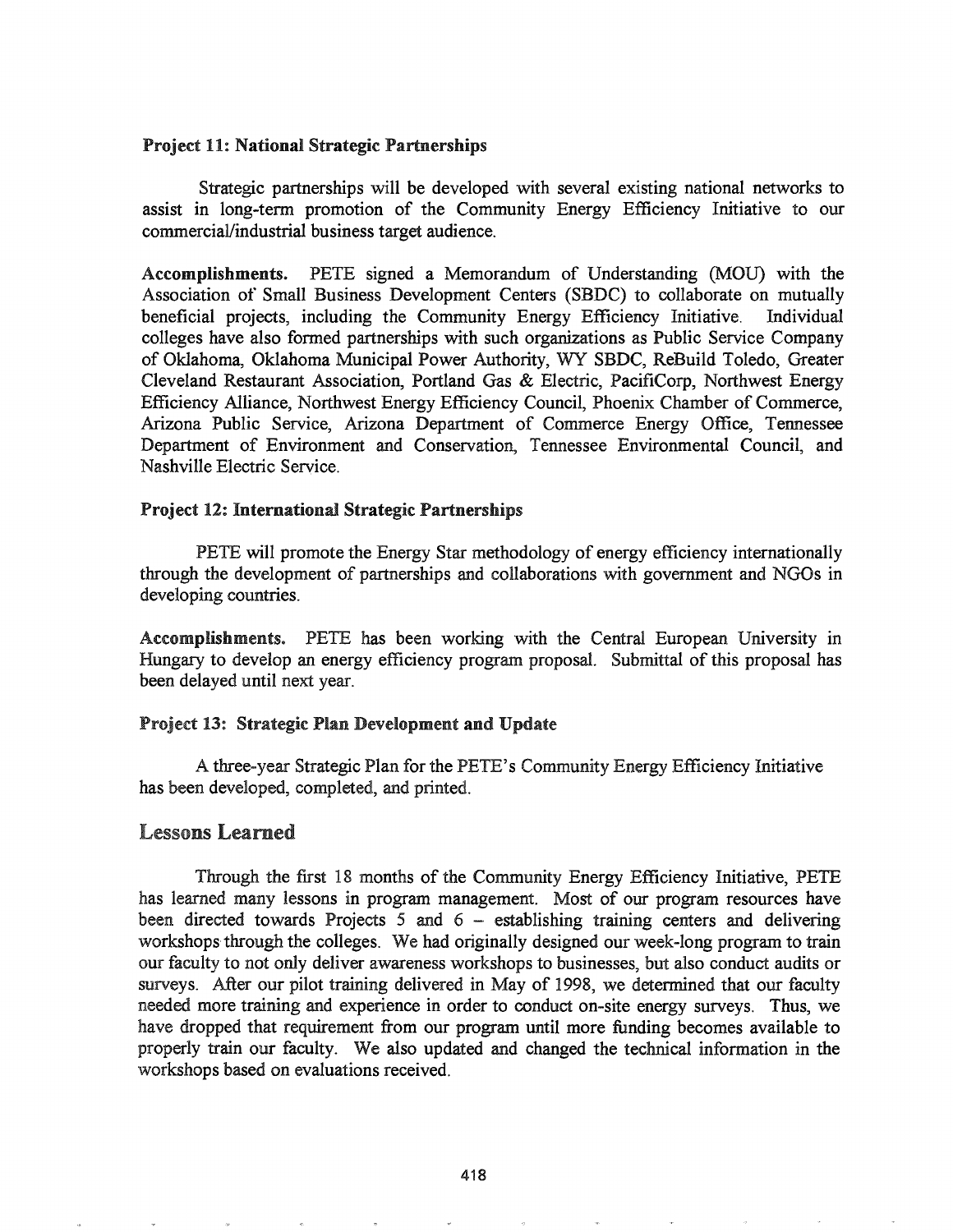Second, we used EPA contractors to train our faculty. After the pilot training, we determined that we have instructors at colleges with the experience and knowledge to conduct the training. Not only do they have the expertise, but they also know "where their audience is coming from" - college instructors can speak to college instructors in the same language. We will now only use our instructors as trainers, supported by the EPA contractors.

We also determined that due to the technical complexity of energy efficiency, faculty with background in a related field, such as HVAC, engineering tech., physics, etc., would make better instructors. Thus for the second round of colleges, we required such a background.

Our pilot colleges have had mixed attempts at marketing workshops to a target audience. Some have found great success working with their local utility, while others have had problems due to the changing regulatory market. Based on the pilot runs last year, the colleges have learned more successful ways to market  $-$  newspaper ads, personal calls, utility partners – versus unsuccessful ways – direct marketing via the mail. As different schools get more experienced and try more techniques, such as working with local Small Business Development Centers, Chambers of Commerce, or professional associations, we expect that workshop attendance will rise and we will be able to duplicate their successes in other areas of the country. PETE must be more creative and aggressive in helping our colleges market the program.

## Barriers

The greatest barrier for successful completion of our goals is funding limitations. Our funding through EPA has been delayed for the life of the grant, thus we have been behind schedule on several projects and unable to start others. A key element of the program we have been unable to implement is development of a two-year curriculum. Survey results have indicated that markets are ready for trained technicians in Energy Management – professionals ready to act as energy managers, conduct audits, etc., yet we have been unable to move forward on our plans. We have also been unable to work on a certification program for recipients of the above-mentioned two-year degree and to design or provide further training for our pilot colleges in energy survey techniques.

PETE has traditionally worked with environmental or natural science faculty at our member colleges. As mentioned above, we have had a difficult time reaching instructors in other departments in PETE colleges. We are mounting an effort to work more effectively within the colleges' organizational structure to identify the correct people to deliver energy efficiency contract training.

One other major barrier for success has been getting businesses to attend the workshops offered by the colleges. Though several Training Centers have had excellent success. We have received a good response from people who have attended the workshops, including many small business owners. As we gain more experience with different marketing measures, and as word gets out through the community, we expect participation to rise.